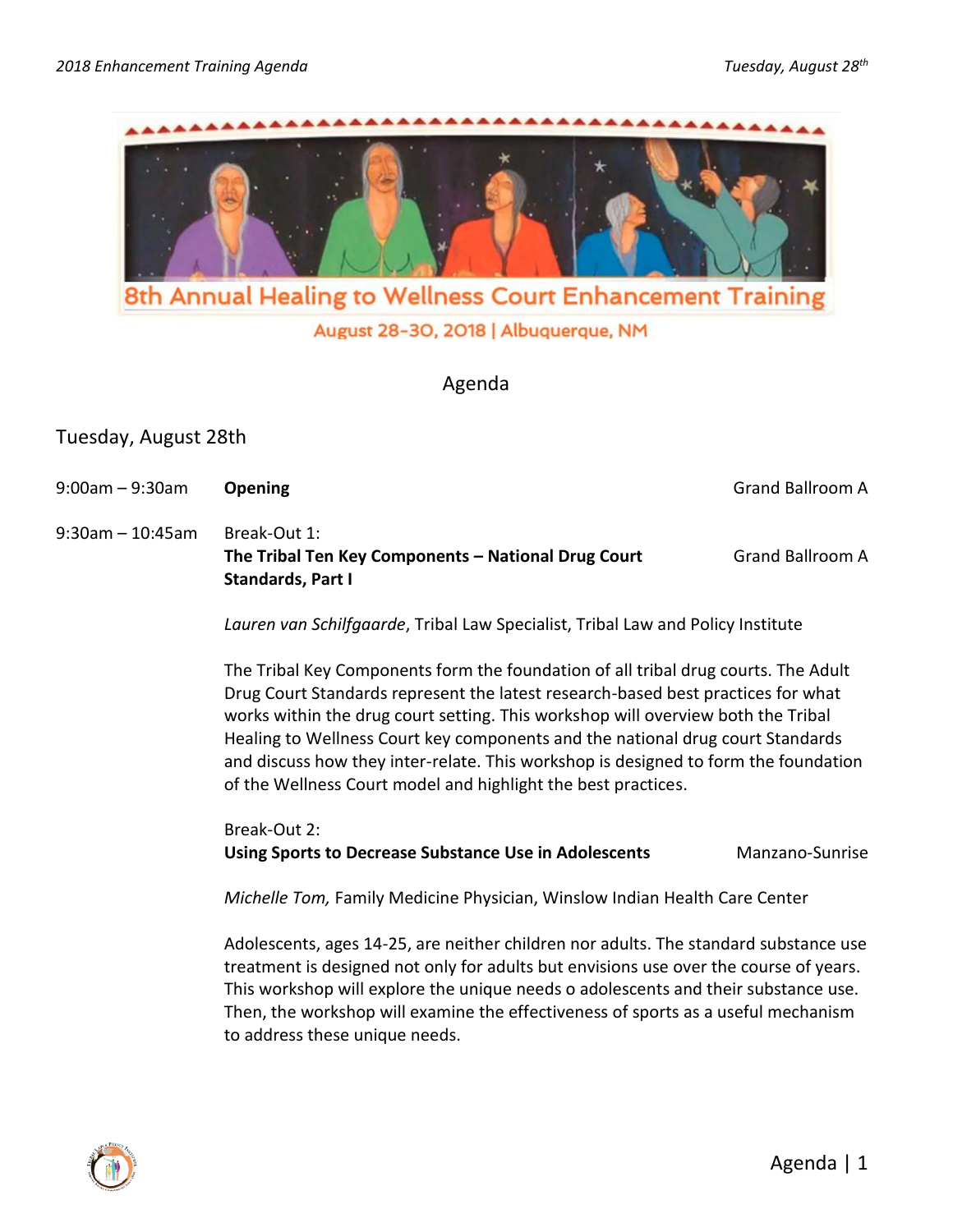# 9:30am – 10:45am Break Out-3: **Group Dynamics Group And Contract Contract Contract Contract Contract Contract Contract Contract Contract Contract Contract Contract Contract Contract Contract Contract Contract Contract Contract Contract Contract Contr**

*Kristina Pacheco,* Program Manager, Pueblo of Laguna Behavioral Health Services *Lori Vallejos*, Counselor III, Pueblo of Laguna Behavioral Health Services

This workshop will explore the complexities of group dynamics amongst your participants, both within and outside of therapy sessions. A participant's recovery journey is impacted not just by the make-up of the team, but also of their peers. Their dynamics are constantly changing. Yet, there are group cultures that tend to ebb and flow, which can be managed by helping to set the group culture and set group rules. This workshop will explore what the team can do to help guide the group, including fidelity to the Moral Reconation Treatment model and how it plays into Healing to Wellness Court, the importance of solidarity amongst team members, and the specific types of relationships that tend to develop within Wellness Court.

- 10:45am 11:00am **Break**
- 11:00am 12:15pm Break-Out 1: **Special Needs of Veterans with Substance Use Disorders** Grand Ballroom A

*Anthony Dekker*, Physician, Northern Arizona Veteran's Administration Healthcare System; Medical Director, East Community Based Outpatient Clinics

This presentation will overview substance use disorders generally, then overview the unique issues often faced by veterans, especially veterans aged 18-35. Attendees will learn about the complexities of chronic pain, traumatic brain injury, and substance use in veterans. Attendees will learn the signs and symptoms of opioid use disorder. Finally, attendees will appreciate the use of medication-assisted therapy in opioid use in veterans.

Break-Out 2: **Infusing the Healing to Wellness Model into the Manzano-Sunrise Influence Internal Manzano-Sunrise Dependency Court**

*Hon. Carrie Garrow*, Chief Judge, St. Regis Mohawk Tribal Court

The statistics regarding child abuse and neglect demonstrate our families are still suffering and have difficulty functioning. Healing to Wellness Courts and Family Treatment Courts have been successful in helping families work towards recovery. This workshop will focus on importing the principles of Family Treatment Courts into all child welfare cases and use a team approach to assist families gain the skills needed to be successful.

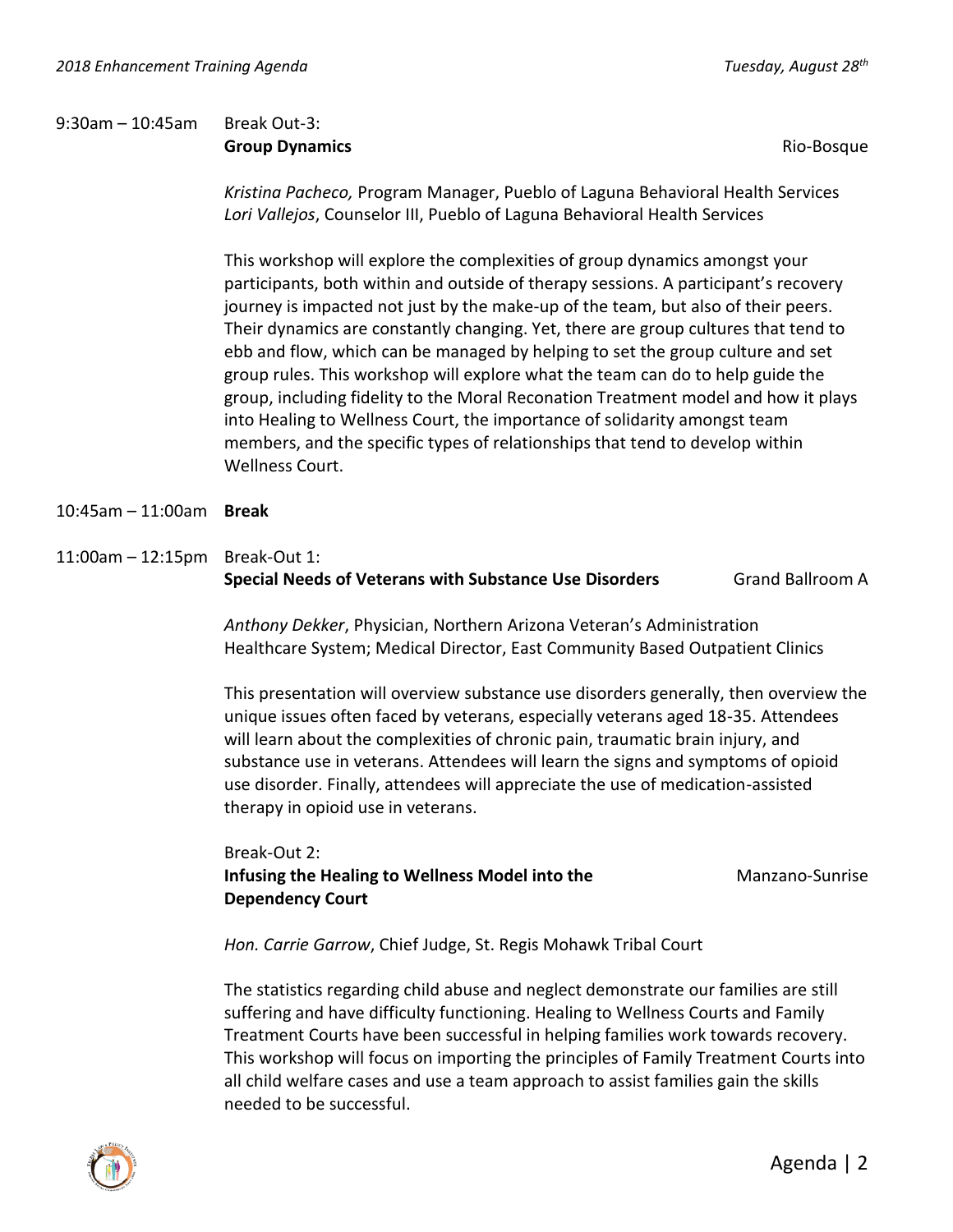| $11:00$ am - $12:15$ pm Break-Out 3: | <b>Gookomis Endaad: A Different Way to Treat Addiction</b>                                                                                                                                                                                                                                                                                                                                                               | Rio-Bosque              |  |
|--------------------------------------|--------------------------------------------------------------------------------------------------------------------------------------------------------------------------------------------------------------------------------------------------------------------------------------------------------------------------------------------------------------------------------------------------------------------------|-------------------------|--|
|                                      | Richard McCoy, Group Facilitator/Cultural Liaison, Gookomis Endaad<br>Mark Panasiewicz, Program Director, Healing to Wellness Counseling, LLC                                                                                                                                                                                                                                                                            |                         |  |
|                                      | Gookomis Endaad provides a therapeutic setting that incorporates clinical and<br>traditional tribal healing practices to support the relatives in their holistic healing<br>journey. Gookomis believes in incorporating the principles of Healing to Wellness<br>court. This work shop will explore the positive results from blending Native<br>American traditions with Western addiction and mental health treatment. |                         |  |
| $12:15 \text{pm} - 1:45 \text{pm}$   | Lunch                                                                                                                                                                                                                                                                                                                                                                                                                    | (On Your Own)           |  |
| $1:45$ pm $-3:00$ pm                 | Break-Out 1:<br><b>Accounting for Trauma in Your Court</b>                                                                                                                                                                                                                                                                                                                                                               | <b>Grand Ballroom A</b> |  |
|                                      | Dr. Vivian Brown, Consultant, Integrated and Trauma-Informed Services                                                                                                                                                                                                                                                                                                                                                    |                         |  |

The majority of our populations in Treatment Courts have histories of trauma and violence. Failure to identify trauma at an early stage of court involvement, can lead to poor follow-through on court requirements and treatment plans, early dropout from treatment, increase in relapse events, and poor treatment outcomes. It is important for family treatment court staff to understand that the court experience can be confusing, intimidating, dis-empowering, and, possibly, re-traumatizing for individuals who have experienced trauma. Dr. Vivian Brown will discuss trauma and its impacts on both parents and children, how trauma can impact staff, the difference between trauma-specific interventions and trauma-informed practice, how Family Court Systems can become trauma-informed, and give an overview of a Trauma-Informed Walk-Through process and how it can help sites.

Break-Out 2:

**Preserving Our Culture: Realizing Restorative Justice in The Manzano-Sunrise Tribal Wellness Courts**

*Hon. Allie Maldonado*, Chief Judge, Little Traverse Bay Bands of Odawa Indians Tribal Court

*Hon. Jocelyn Fabry*, Chief Judge, Sault Ste. Marie Chippewa Tribal Court

A participant's healing often includes re-integration into the community and reintegration with one's self. Cultural resources can be used to ground the self, reconnect with lost custom, and develop spiritual and cultural meaning that may have been lost or disregarded. Incorporation of culture into Healing to Wellness

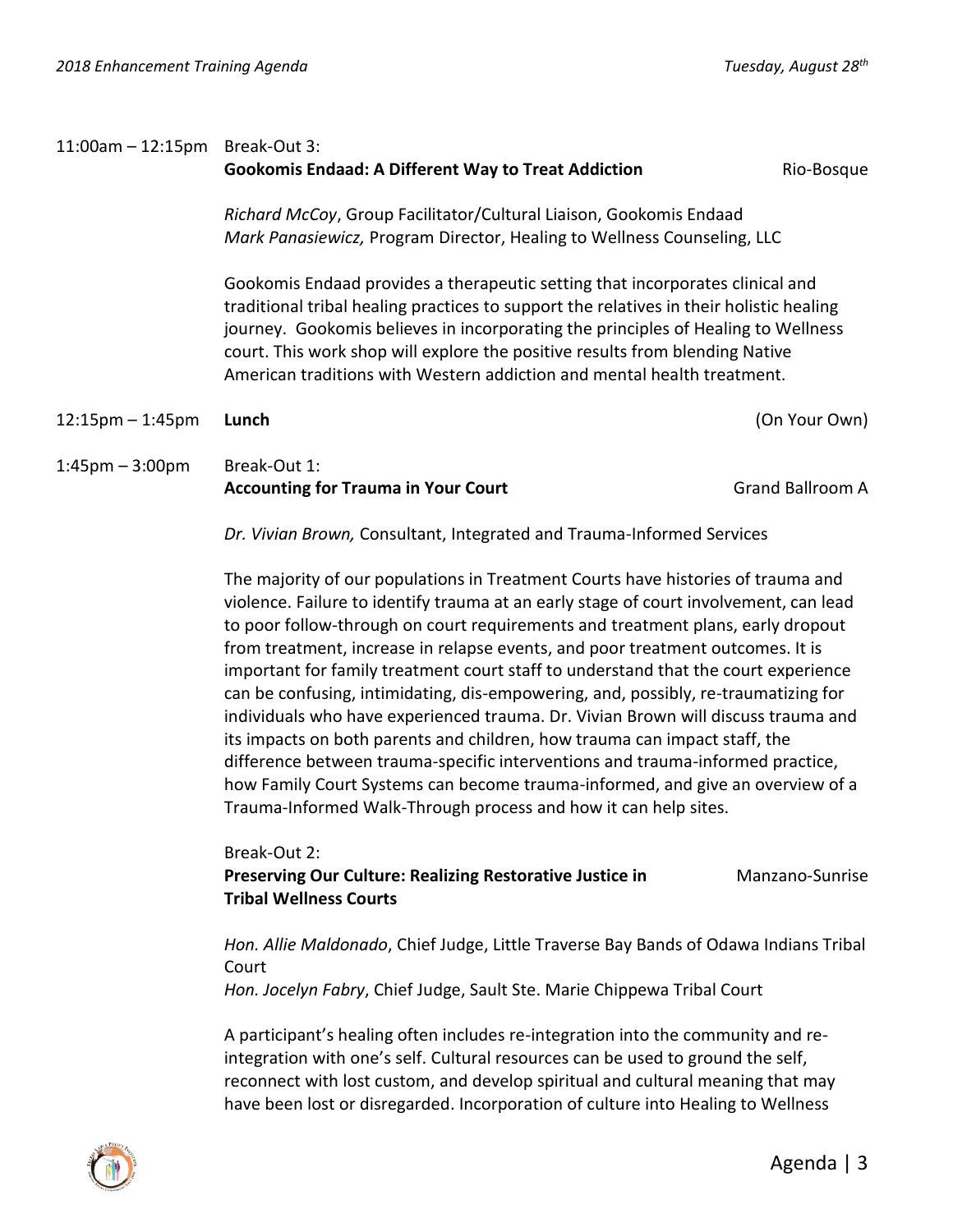Court programming can take a variety of forms, from including cultural activities into the sanctions and incentives, to having a Wellness Court tribal name, to embedding treatment phases with cultural significance. Incorporation of custom and tradition can be especially important for Native participants, who often stem from a different worldview than that offered in standard drug court settings. This workshop will explore this different worldview, and strategies for incorporating custom and tradition into both Tribal Healing to Wellness Court and into State Drug Court programs. This workshop will include a dialogue of cultural readiness for Wellness Court/Drug Court participants, as well as different examples from operational Wellness Courts.

# 1:45pm – 3:00pm Break-Out 3: **The Healing to Wellness Partnership: The Treatment Provider <b>Rio-Bosque and Healing to Wellness Court**

*Jeffrey Kushner*, M.H.R.A., Montana Statewide Drug Court Administrator, Montana Supreme Court *Sean Bear*, Co-Director, National American Indian and Alaska Native ATTC

This session will focus on the advantages for treatment providers when partnering with and providing services in the Healing to Wellness/drug court environment. The session will focus on the Adult Drug Court Best Practice Standards Volume I, Chapter V – Substance Abuse Treatment, and Volume II, Chapter VI – Complimentary Treatment and Social Services. The session will include a review of evidence-based drug court treatment practices for Healing to Wellness Courts to use in partnering with and monitoring their treatment providers. Part Two of the session will focus on cultural trauma as it relates to the Native American Healing to Wellness Court participants who, in addition to their substance use dependency, may also be experiencing problems from a legacy of chronic trauma and unresolved grief across generations enacted upon them by the European dominant culture. Clinicians need to be culturally competent, conventional counseling theories need to be adjusted, and traditional counseling theories should be integrated with elements of historical trauma and the Native American holistic view of the person.

### 3:15pm – 4:30pm Break-Out 1: **Addiction as a Disease** Grand Ballroom A

*Mark Panasiewicz,* Program Director, Healing to Wellness Counseling, LLC

Many people don't understand why or how other people become addicted to drugs. They may mistakenly think that those who use drugs lack moral principles or willpower and that they could stop their drug use simply by choosing to. In reality, drug addiction is a complex disease, and quitting usually takes more than good intentions or a strong will. Drugs change the brain in ways that make quitting hard,

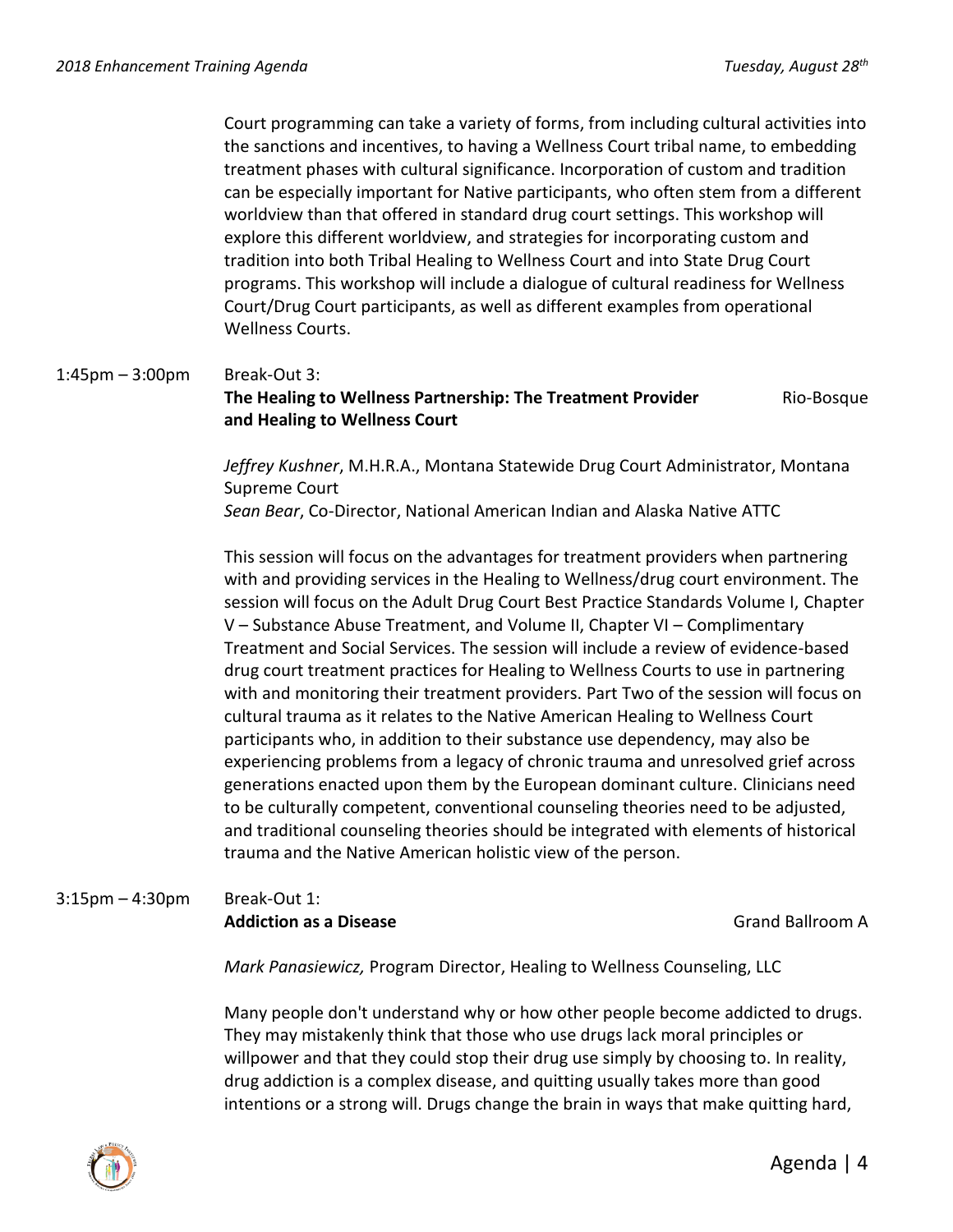even for those who want to. Fortunately, researchers know more than ever about how drugs affect the brain and have found treatments that can help people recover from drug addiction and lead productive lives. This workshop will explore that science, and how understanding addiction as a disease impacts the Wellness Court approach and operations.

#### 3:15pm – 4:30pm Break-Out 2:

#### **Evaluation and Treatment for Adolescent Substance Use Communism** Manzano-Sunrise **in Indian Country**

*Anthony Dekker,* Physician, Northern Arizona Veteran's Administration Healthcare System; Medical Director, East Community Based Outpatient Clinics

Adolescents, ages 14-25, are neither children nor adults. The standard substance use treatment is designed Anglo adults and may be inappropriate for Native adolescents in a variety of ways. This workshop will explore the special considerations for treating American Indian youth and their risk of substance use disorders. Attendees will learn to recognize opioid use in Native youth. Attendees will additionally learn about the use and considerations for medication-assisted therapies in treatment of Native youth with substance use disorders.

# Break-Out 3: **Role of the Advocates Rio-Bosque Rio-Bosque** Rio-Bosque

*Hon. Carrie Garrow*, St. Regis Mohawk Tribal Court and *Hon. Charlene Jackson*, Owner, Jackson Law Firm, PLLC

The Healing to Wellness Court is a unique collaboration that combats against the standard adversarial model. Nevertheless, key aspects of that model are preserved, including the roles of the prosecutor and defense counselor, albeit modified. This workshop will explore that tension—how are the roles similar and how do they differ? What ethical obligations must the advocate keep in mind, and how can the still preserve their duties to their office, to their client, but also to the Wellness Court collaborative process.

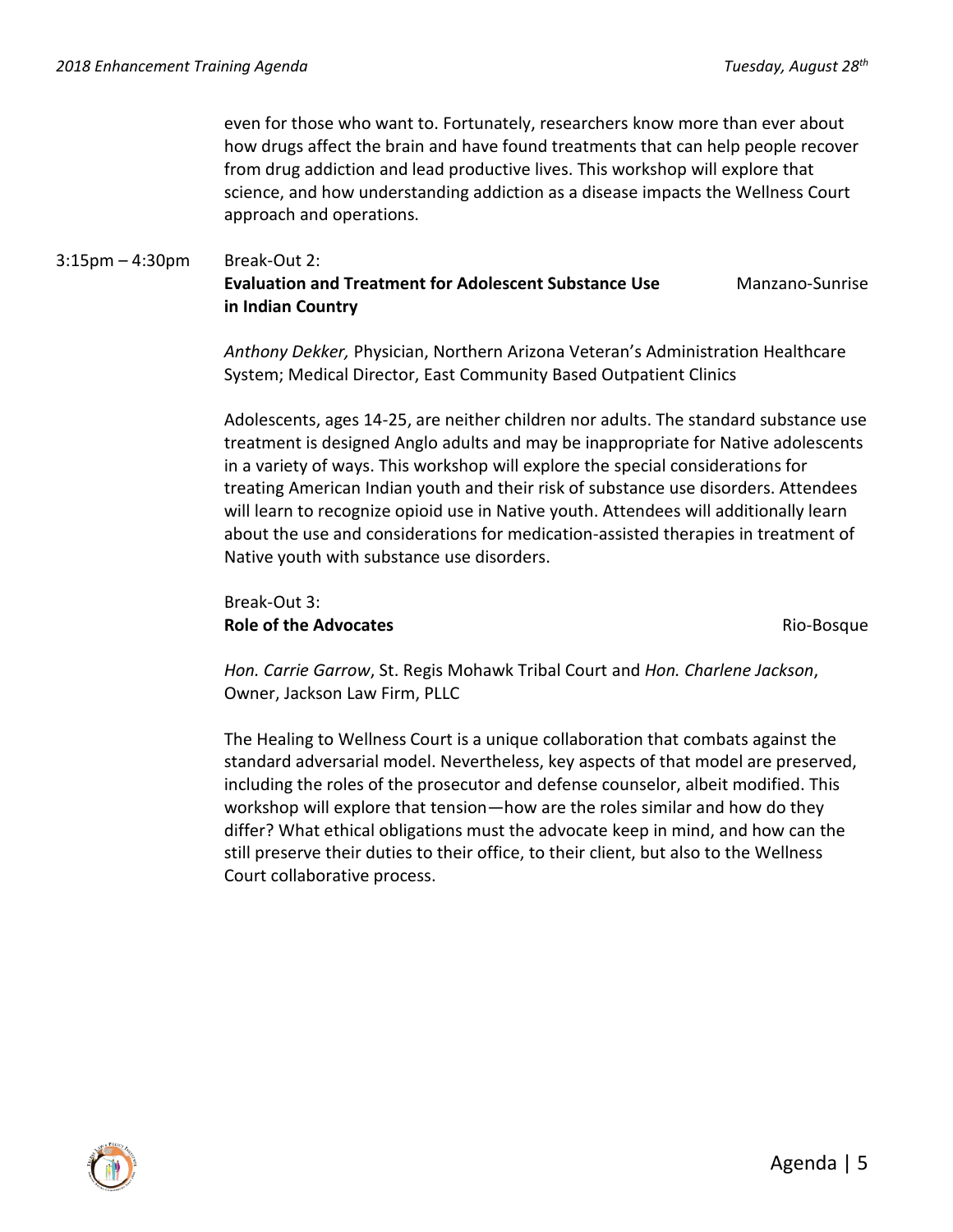# Wednesday, August 29th

9:00am – 9:30am **Opening** Grand Ballroom A

9:30am – 10:45am Break-Out 1:

**Honoring Their Story: Fairness and Accountability in the Tribal** Grand Ballroom A **Juvenile Healing to Wellness Court**

*Anna Rangel Clough*, J.D., Asst. Director, OJJDP Tribal Youth Training and Technical Assistance Center and *Evan Elkin*, Ph.D., Executive Director, Reclaiming Futures

The Tribal Juvenile Healing to Wellness Court is a justice process that seeks to balance the importance of holding youth accountable for their actions with the opportunity to support the youth and community in their path toward wellness. In that sense, the process is restorative and balanced in nature – not just targeting or blaming the youth – and engages a broad set of stakeholders surrounding the youth including the family, community members and the Tribal Wellness Court team itself in building an individualized case plan that everyone has a stake in. Critical to this process is the ability of the Wellness Court to implement an effective and engaging screening and assessment step so that the team can accurately understand the youth's support and treatment needs and so the youth and other stakeholders can feel motivated and engaged from the earliest point in the process. The development of trauma-informed, strength-based and collaborative screening and assessment processes honors youth as they begin the journey toward wellness.

Break-Out 2:

**Technology in Drug Courts: How Technology Can Address Manzano-Sunrise Treatment, Supervision, and Training Goals**

*Precious Benally*, Program Manager, Tribal Justice Exchange; Senior Associate, Treatment Court Programs, Center for Court Innovation and *Karen Otis*, Associate Director, Treatment Court Programs, Center for Court Innovation

In today's tech-savvy world, computers, smartphones, and videoconferencing offer new opportunities for drug courts to serve clients and address staff training needs. The Center for Court Innovation, in partnership with the Bureau of Justice Assistance, is piloting technology initiatives with problem-solving courts in Idaho, Illinois, Montana, and West Virginia. These jurisdictions are using technology to increase capacity, address treatment barriers, supervise clients, and provide training for staff. The courts have found that treatment services, toxicology screening, compliance monitoring, court hearings, and staff training are all accessible remotely. Join staff from the Center for Court Innovation for a practical discussion about technology implementation and discover what technological advances are on the horizon for Healing to Wellness Courts and other problem-solving courts.

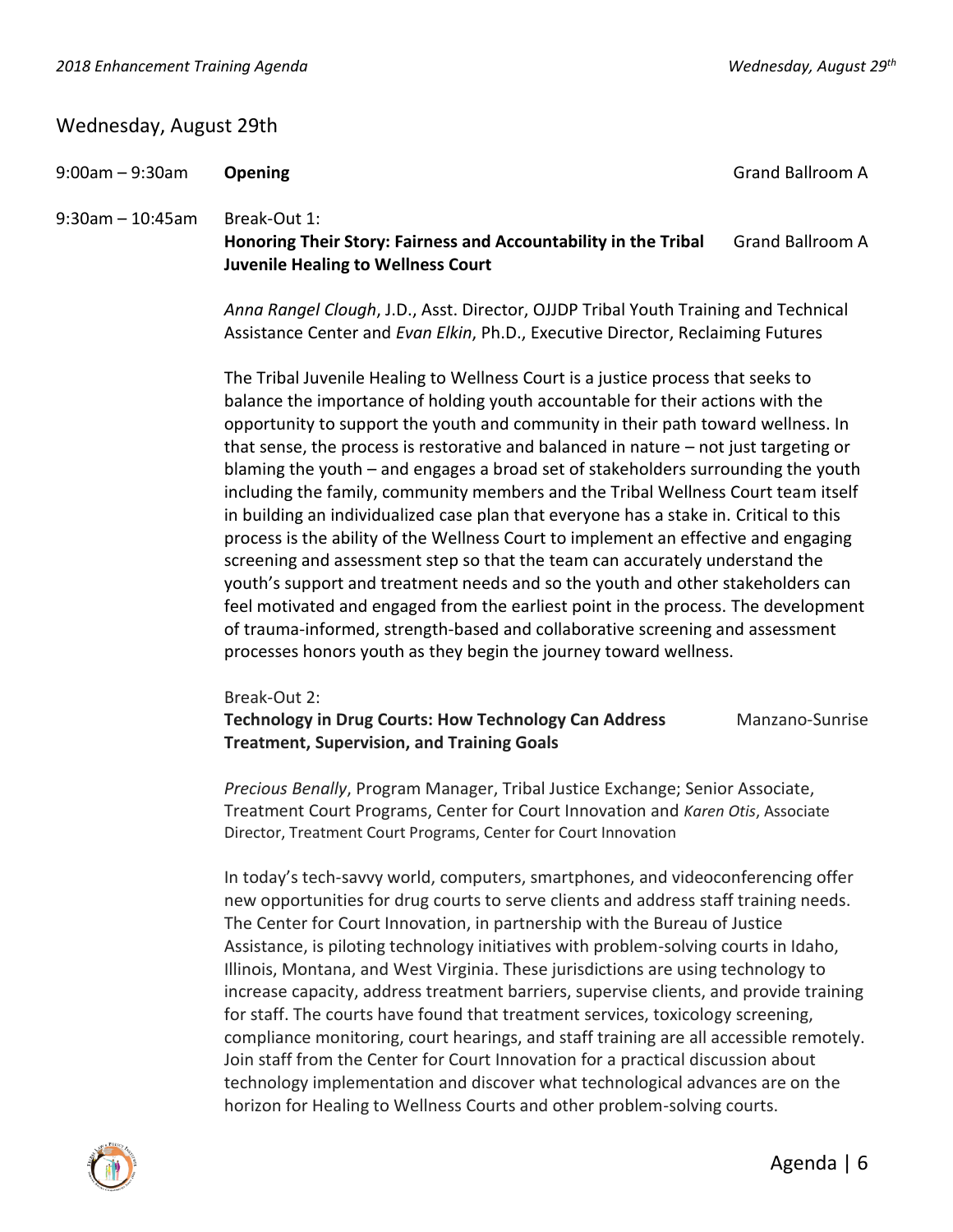Participants will learn about current technologies being used by problem-solving courts; understand specific strategies for using technology to enhance treatment delivery, client supervision, and staff training; and learn how to access online training resources for drug court professionals.

# 9:30am – 10:45am Break-Out 3:

**The Tribal Ten Key Components – National Drug Court Standards, Rio-Bosque Rio-Bosque Part II**

*Lauren van Schilfgaarde,* Tribal Law Specialist, Tribal Law and Policy Institute

The Tribal Key Components form the foundation of all tribal drug courts. The Adult Drug Court Standards represent the latest research-based best practices for what works within the drug court setting. This workshop will overview both the Tribal Healing to Wellness Court key components and the national drug court Standards and discuss how they inter-relate. This workshop is designed to form the foundation of the Wellness Court model and highlight the best practices.

#### 10:45am – 11:00am **Break**

11:00am – 12:15pm Break-Out 1: **Incentives and Sanctions** Grand Ballroom A

*Mark Panasiewicz,* Program Director, Healing to Wellness Counseling, LLC

This presentation outlines the basic behavior modification principles and their applicability in incentives, sanctions and therapeutic adjustments. It identifies the importance of incentives, both formal and informal, and their application in the program. The presentation recognizes the effect of immediate consequences in modifying client behavior and identifies the distinctions between court-imposed sanctions and incentives and treatment responses. The presentation discusses the importance of formulating a strategy for the application of graduated sanctions and incentives and appropriate treatment responses, along the importance of the consistency in those responses.

## Break-Out 2:

**Developing Your Tribal Laws to Support Your Healing to Manzano-Sunrise Wellness Court** 

*Hon. Carrie Garrow*, St. Regis Mohawk Tribal Court and *Hon. Charlene Jackson*, Owner, Jackson Law Firm, PLLC

Healing to Wellness Courts are innovative, non-adversarial forums, intended to shift the focus from judicial punishment to judicial rehabilitation. But the root of the

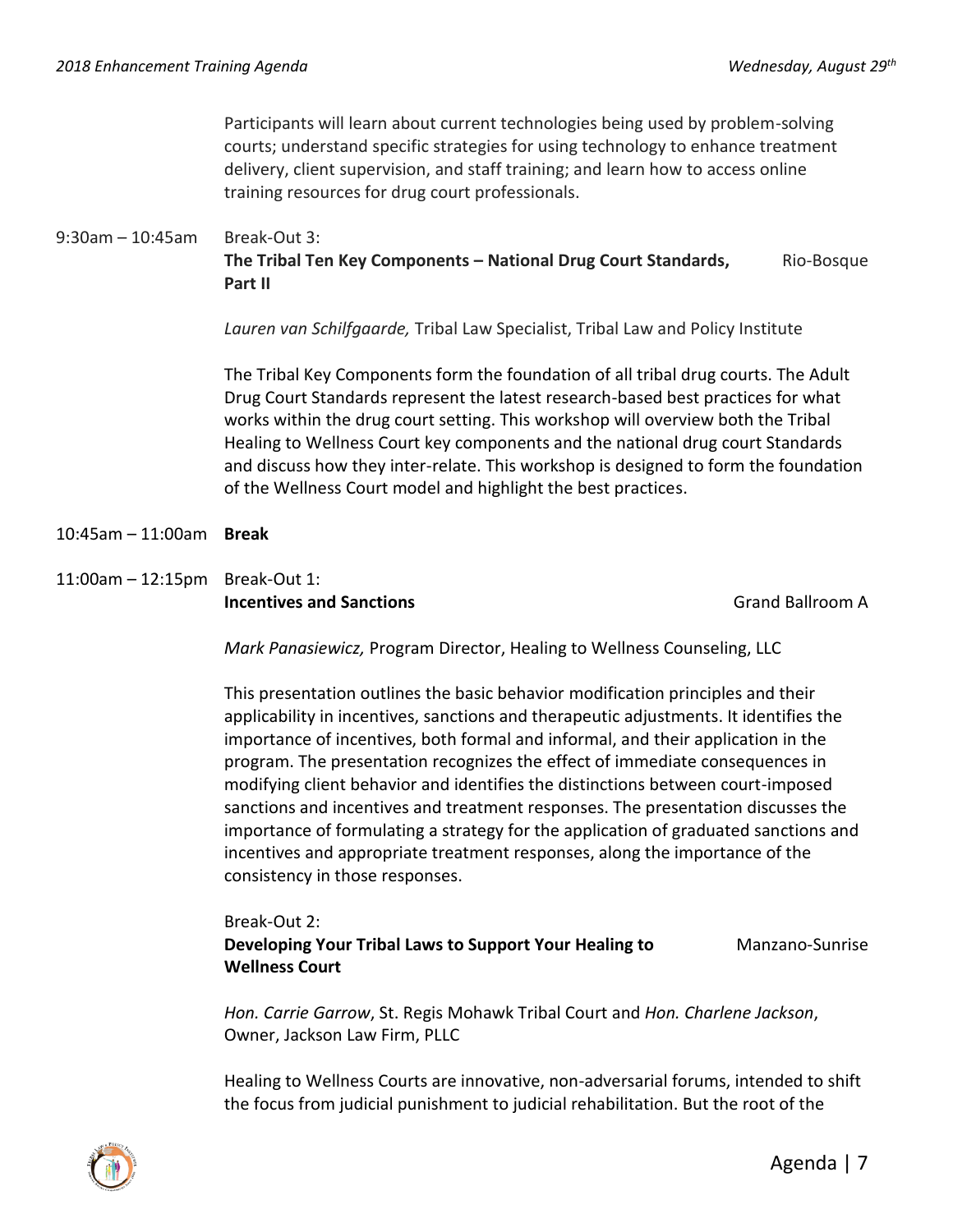Wellness Court remains in its connection to the judiciary. Program sustainability depends on building the Wellness Court as an essential component of that judiciary. This workshop will detail institutional structures that can help secure the Wellness Court. In addition, this Wellness Court will explore the tribal code context in which the Wellness Court operates that can help motivate or disincentive participation. Tribal communities must balance public safety against the need for restorative justice.

# Break-Out 3: 11:00am – 12:15pm **Capturing the Healing to Wellness Court Landscape** Rio-Bosque *Dr. Julie Baldwin*, Associate Director of Research, Justice Programs Office, American University *Zephi Francis*, Research Specialist, Justice Programs Office, American University This session will provide an overview of the life cycle of data collection, beginning with setting up an infrastructure for data collection to the ways data can be utilized by tribes to present their successes, look at needs and obtain future funding. Once the data is collected and managed by tribes, comprehensive look at all the Tribal

12:15pm – 1:45pm **Lunch** (On Your Own)

# 1:45pm – 3:00pm Break-Out 1: **Judicial Leadership in the Healing to Wellness Court** Grand Ballroom A

*Hon. Carrie Garrow*, Chief Judge, St. Regis Mohawk Tribal Court

As the Healing to Wellness Team Leader, the Judge is faced with numerous responsibilities. The Judge is required to actively participate with team members, participants, and also ensure the sustainability of the Wellness Court within the Judicial Branch. This workshop will focus on the responsibilities of the Judge and lead participants in a discussion on the cultural component of leadership.

Healing to Wellness Courts data can be collected and reported to back tribes.

Break-Out 2:

**Strengthening the Parent-Child Relationship in the Context of Manzano-Sunrise A Family Healing to Wellness Court** 

*Brooke O'Byrne*, Program Associate, Children and Family Futures *Russ Bermejo,* Senior Program Associate, Center for Children and Family Futures, Inc.

With over 400 Family Treatment Courts (FTC) now in operation across the nation, FTC outcomes have shown significantly higher rates of parents' participation in substance use disorder treatment, longer stays in treatment, higher rates of family

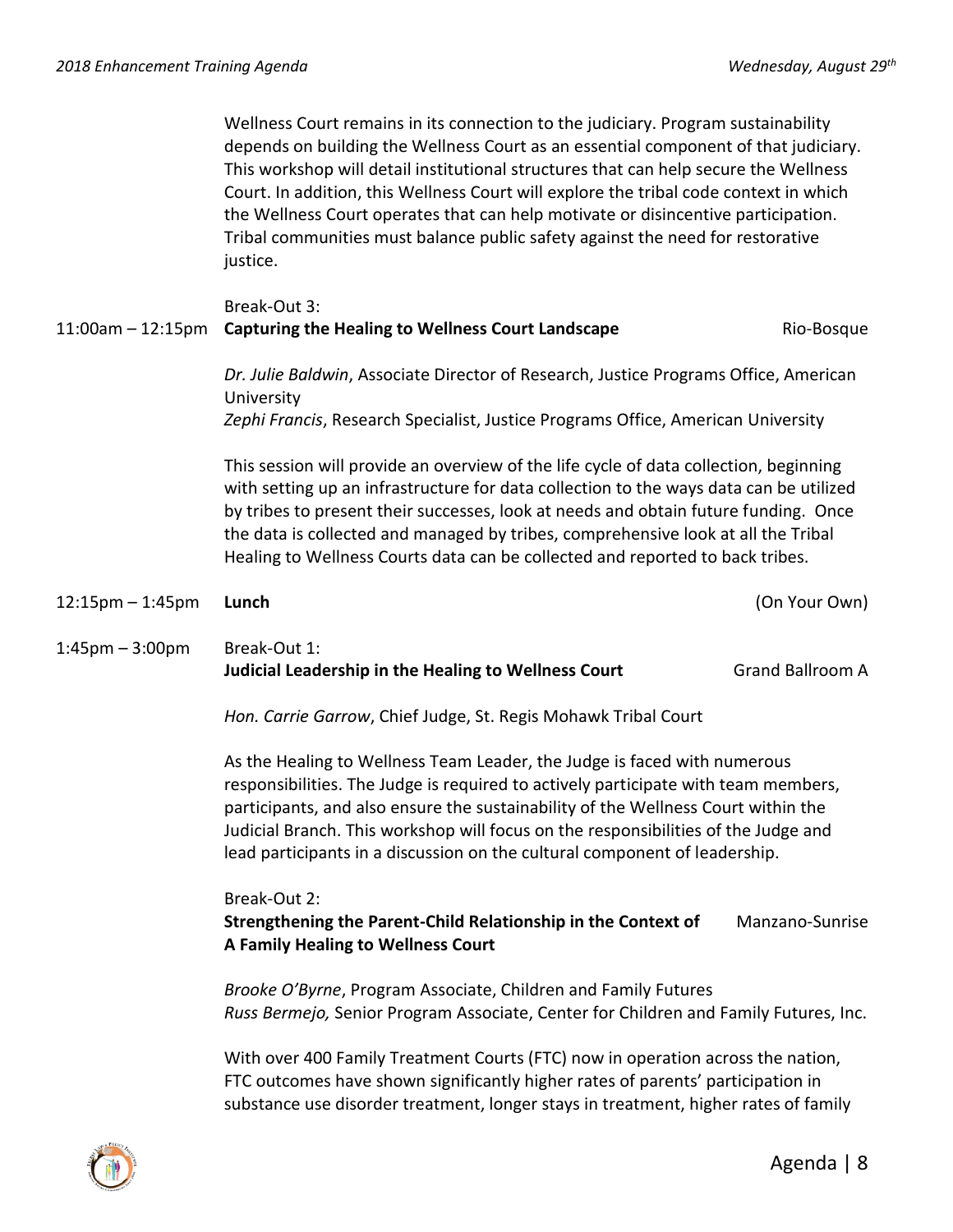reunification, less time for children in foster care, and decreased incidence of repeat maltreatment and return to out-of-home care compared to non-family treatment court participants [\(Rodi et al., 2015\)](https://www.ncbi.nlm.nih.gov/pubmed/26827483). FTCs are able to achieve these outcomes through several common practices or ingredients. This workshop will introduce the Big Seven – system of identifying families; timely access to assessment and treatment services; enhanced case management and recovery support; improved family services and focus on parent-child relationships; increased judicial oversight; contingency management; and collaborative approach and efficient information sharing. This presentation will provide an in-depth view and discussion around *improved family services and focus on parent-child relationships.* Facilitators will present examples of family treatment courts which have taken steps to address the parent-child relationship by improving access to and delivery of visitation, implementing evidence based parenting practices, and working collaboratively with community partners to ensure that their clients are accessing available services.

1:45pm – 3:00pm Break-Out 3:

#### **Case Management – The Road Map for Recovery <b>Rio-Bosque** Rio-Bosque

*Mark Dyea*, Senior Consultant, National Drug Court Institute

The objective of this presentation is to demonstrate the centrality of case management in drug court. This workshop will describe the role, functions, principles, knowledge, and skills of drug court case managers. It will encourage the critical review of existing drug court case management services. It will provide guidance in establishing data collection, information management, and evaluation practices for case management in a drug court setting, as described by the National Drug Court Institute in the Drug Court Case Management: Monograph Series 7. This presentation will focus on the development of Case Planning strategies as it relates to the Maslow's Hierarchy of needs to allow staff to create realistic, attainable, and effective case plans that foster the recovery process of our clients. Attendees will gain a basic understanding of Maslow's Hierarchy of needs, tools required to identify and address client needs, and the importance of Case Management in the Drug Court setting.

#### 3:00pm – 3:15pm **Break**

# 3:15pm – 4:30pm Break-Out 1: **Incorporating Culture and Community in Wellness Recovery:** Grand Ballroom A **A Penobscot Perspective**

*Rhonda Decontie*, Cultural Advisor/Clerk, Penobscot Nation Tribal Court *Eric Mehnert*, Chief Judge, Penobscot Nation Tribal Court

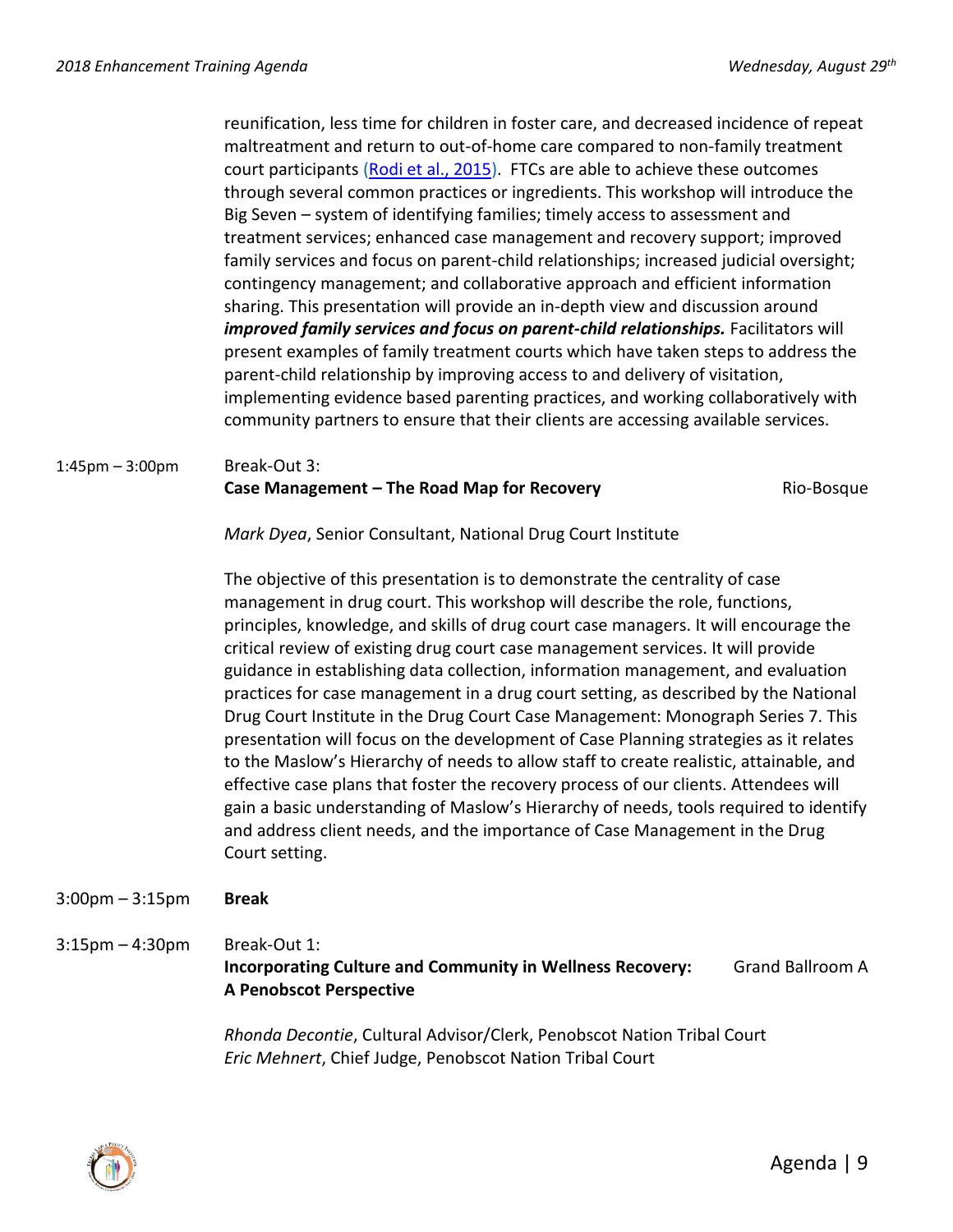Many addicts are ostracized and isolated by their communities because of the behaviors that come with their addiction. That isolation is a trigger for further selfmedication deepening the cycle of addiction. This program explores the ways the Penobscot Nation Wellness Court has re-connected Wellness Participants with their culture and community. It is designed as an interactive discussion to encourage participants to discuss how they have, or how they might, integrate their community's culture into Healing to Wellness Courts. The program will share the experiences the Penobscot Nation has had in integrating culture and community. It is designed for First Nations just starting a Wellness Court as well as those having an operating Wellness Court.

#### 3:15pm – 4:30pm Break-Out 2:

#### **Family Matters – Transitioning Towards a Family-Centered** Manzano-Sunrise **Approach in All Healing to Wellness Courts**

*Brooke O'Byrne*, Program Associate, Children and Family Futures *Russ Bermejo,* Senior Program Associate, Center for Children and Family Futures, Inc.

All collaborative courts are family courts if their clients are part of a family system. Substance use disorders have a profound effect on all relationships in the family unit and recovery support must extend beyond the client to a more family-centered approach. This workshop will offer leaders and Wellness Court professionals working in any Wellness Court key strategies for implementing a family-focused approach. This presentation will make the case for why all Wellness Courts should pay greater attention to children and families and that cross-system collaboration and communication are critical for family safety and recovery. This session will draw from the findings of the recently published study by Center for Children and Family Futures and NADCP - *Transitioning to a Family Centered Approach: Best Practices and Lessons Learned from Three Adult Drug Courts*. Presenters will share lessons from three drug courts that transitioned from a traditional adult drug court to one that expanded services to families and children. Additionally, presenters will engage the audience in discussion regarding the strategies that may be most applicable to tribal drug court settings and communities.

# Break-Out 3: **Reform and Responsibility for DWI Offenders Rio-Bosque Rio-Bosque**

James Eberspacher, *Division Director, National Center for DWI Courts, National Association of Drug Court Professionals*

Too often in the justice system, instead of focusing on the individual, decisions are made solely based on their offense. With impaired driving, it's logical to assume that the individual has an alcohol or drug problem, particularly if they are a repeat offender. But these may only be surface issues. Through the use of assessment

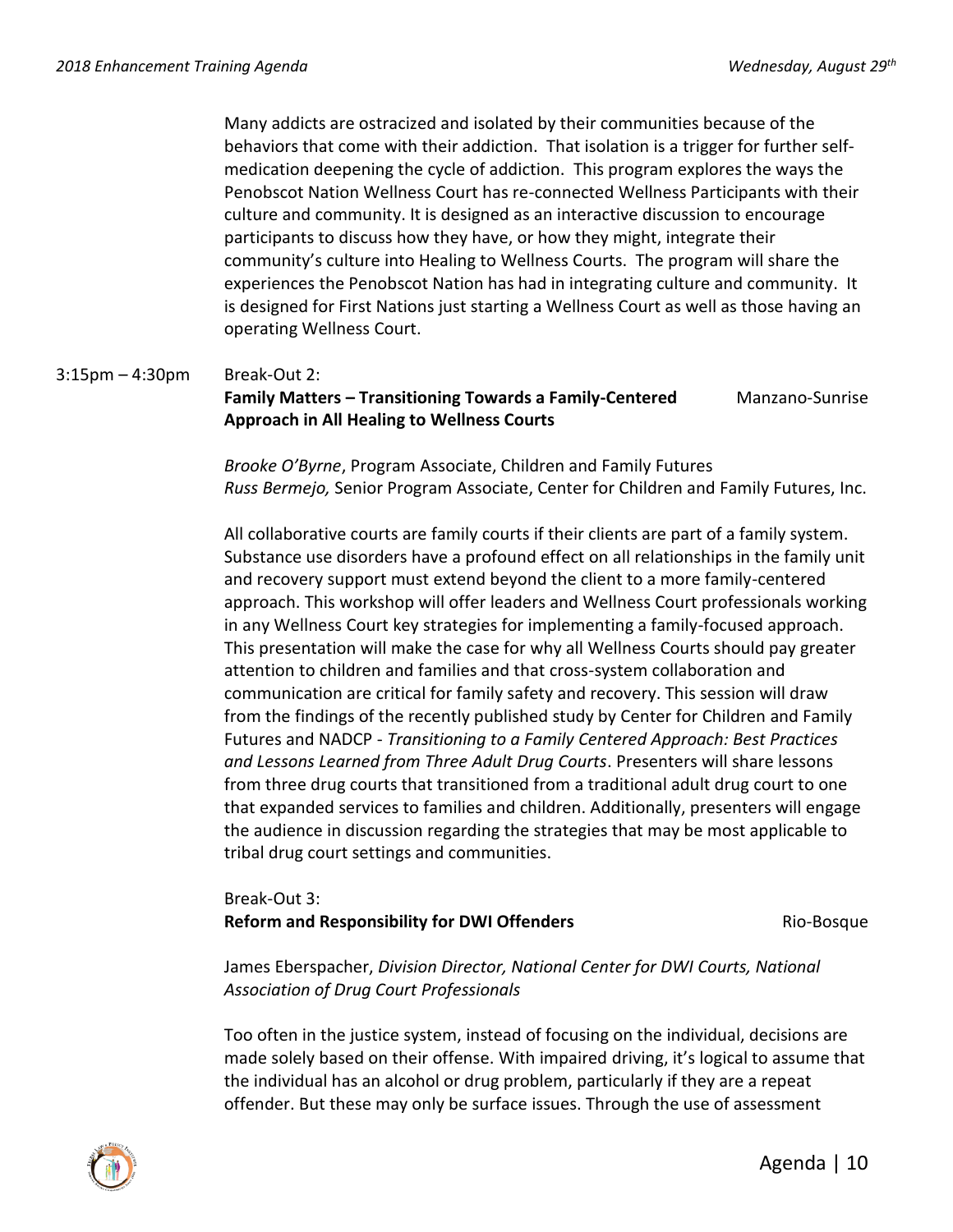instruments, practitioners can delve deeper and identify other risk factors or treatment needs. The assessment process allows practitioners to go beyond the more patent symptoms and instead develop a holistic picture of the impaired driver on their court docket, supervision caseload, or participating in their treatment program. This interactive workshop will provide the latest information on validated DUI assessment instruments including the Computerized Assessment and Referral System (CARS). Attendees will understand the vital role that these instruments can play in the criminal justice system in determining risk level while assisting practitioners in developing supervision and treatment plans that reflect criminogenic factors.

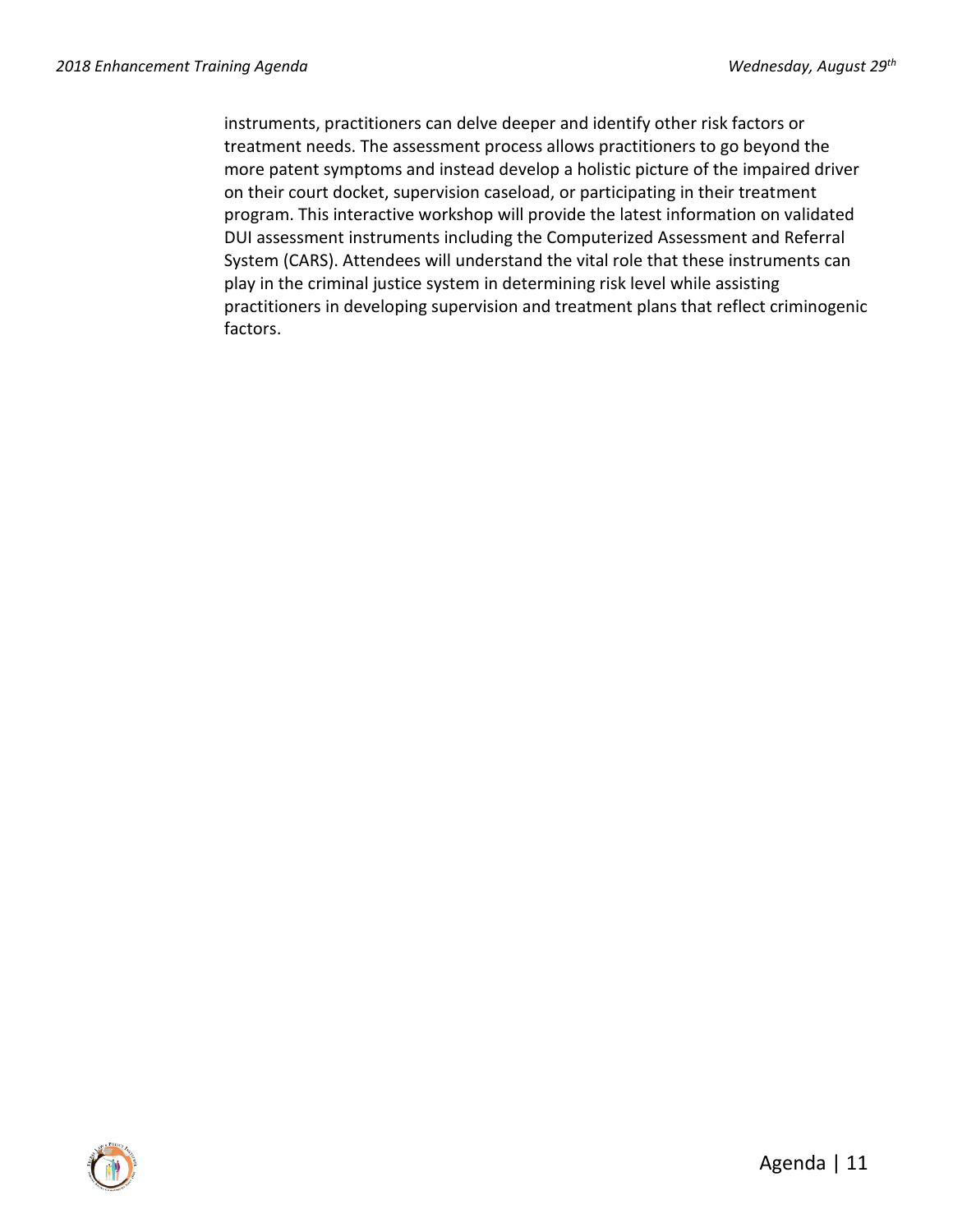# Thursday, August 30th

| $9:00am - 9:30am$     | Opening                                                                                                                                                                                                                                                                                                                                                                                                                                                                                                                                                                                                                                                                                                                                                                                                                                                                                                                                                                                                                                                                                                                                                                                                                                                                                                                                                                                                                                                                                                                                                                                                                                                                                                                                                                                                                                                                         | <b>Grand Ballroom A</b> |  |
|-----------------------|---------------------------------------------------------------------------------------------------------------------------------------------------------------------------------------------------------------------------------------------------------------------------------------------------------------------------------------------------------------------------------------------------------------------------------------------------------------------------------------------------------------------------------------------------------------------------------------------------------------------------------------------------------------------------------------------------------------------------------------------------------------------------------------------------------------------------------------------------------------------------------------------------------------------------------------------------------------------------------------------------------------------------------------------------------------------------------------------------------------------------------------------------------------------------------------------------------------------------------------------------------------------------------------------------------------------------------------------------------------------------------------------------------------------------------------------------------------------------------------------------------------------------------------------------------------------------------------------------------------------------------------------------------------------------------------------------------------------------------------------------------------------------------------------------------------------------------------------------------------------------------|-------------------------|--|
| $9:30$ am $-10:45$ am | Break-Out 1:<br>Problem-Solving Justice: Community Court Model for Tribal<br><b>Justice Systems</b>                                                                                                                                                                                                                                                                                                                                                                                                                                                                                                                                                                                                                                                                                                                                                                                                                                                                                                                                                                                                                                                                                                                                                                                                                                                                                                                                                                                                                                                                                                                                                                                                                                                                                                                                                                             | <b>Grand Ballroom A</b> |  |
|                       | Precious Benally, Program Manager, Tribal Justice Exchange; Senior Associate,<br>Treatment Court Programs, Center for Court Innovation<br>Adelle Fontanet, Program Manager, Tribal Justice Exchange; Senior Associate,<br>Research Practice Strategies, Center for Court Innovation                                                                                                                                                                                                                                                                                                                                                                                                                                                                                                                                                                                                                                                                                                                                                                                                                                                                                                                                                                                                                                                                                                                                                                                                                                                                                                                                                                                                                                                                                                                                                                                             |                         |  |
|                       | Problem-solving justice is an approach to justice that seeks to do more than just<br>process cases. It deals with underlying problems that bring people to court by using<br>alternative responses such as treatment and restorative justice practices. The<br>emphasis for problem-solving justice is on collaboration with community and<br>building on community strengths. Community courts embody problem-solving<br>justice. Community courts are neighborhood-focused courts that attempt to harness<br>the power of the justice system to address local problems, including drug<br>possession, shoplifting, vandalism and assault. Core principles have evolved from<br>community courts in the past decade that have made the community court<br>approach to justice more effective and accepted in the communities in which they<br>operate. Most, if not all, Native American communities have practiced these<br>principles for generations in resolving their disputes. The core principles of<br>community courts are community engagement, collaboration, better information<br>sharing and individualized justice, accountability, and outcomes. In taking these<br>principles further, community courts can learn from traditional tribal justice<br>practices, such as integrating cultural practices into the justice system such as<br>Peacemaking, valuing community and elder engagement, and emphasizing healing<br>and wholeness instead of selecting winners and losers. By focusing on community<br>court principles and utilizing the strength of tribal communities, tribal courts can<br>implement meaningful, culturally relevant community courts in their communities.<br>The examples of Aneth Community Court on the Navajo Nation and Colorado River<br>Indian Tribes Community Court near Parker, Arizona will illustrate the planning and |                         |  |

Break-Out 2: **Team Roles – Working Within Your Lane** Manzano-Sunrise

justice values.

*Mark Dyea*, Senior Consultant, National Drug Court Institute

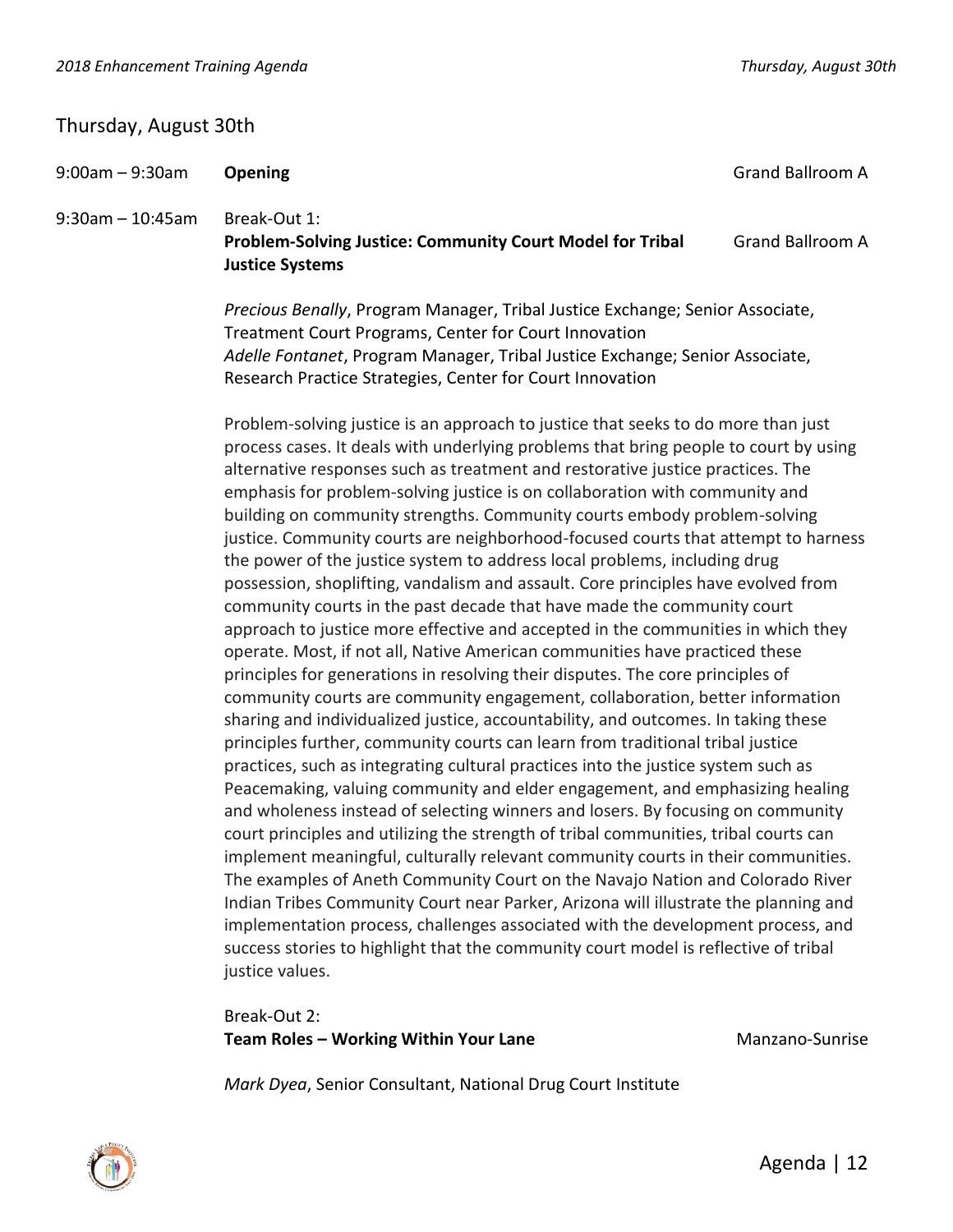This presentation will aid teams in the development of team member roles, responsibilities, and requirements. Drug Courts often struggle to identify and implement team member roles and responsibilities. This is particularly so in Indian Country, where individuals often have multiple roles on the team. The importance of having clearly defined roles will be emphasized for effective program operations. Each team member is the identified expert in their field and need to be relied upon to provide their expert opinion during staffing and status hearings. There will be additional emphasis placed on the importance of not only understanding one's role on the team but operating within one's identified role for effective program operations and participant success. This presentation will provide evidence of the benefits of having all team members actively participating in all aspects of the Drug Court.

### 9:30am - 10:45am Break-Out 3: **Tribal Law Enforcement: An Important Part of the Healing to The Rio-Bosque Wellness Court Team**

Maria Galvan, *Police Officer, Patrol Division, Pueblo of Laguna Law Enforcement Program*

Drug Court researched has consistently shown that the presence and participation of law enforcement on the team can dramatically affect participant outcomes. However, how and why law enforcement should participate is frequently unclear. This workshop will over the importance of the police officer team member. The workshop will overview common roles and responsibilities, and how they should interact with the participant and with fellow team members. This workshop will also overview how the Wellness Court can more effectively engage law enforcement.

10:45am – 11:00am **Break**

# 11:00am – 12:15pm Break-Out 1: **Resilience, Recovery, and Healing to Wellness The Communist Communist Communist Communist Communist Communist Communist Communist Communist Communist Communist Communist Communist Communist Communist Communist Communist C**

Hon. Lawrence King, *Chief Judge, Colorado River Indian Tribes*

This workshop will explore the differences between people in recovery and people not in recovery. Attendees will understand the concepts of risk factors, protective factors, and resiliency. Attendees will learn the Substance Abuse and Mental Health Services Administration's (SAMHSA) new working definition of recovery, the four dimensions that support recovery, and the guiding principles of recovery. The workshop will include an update of neuroscience and addiction. Finally, we will discuss how we can affect patient recovery under the Healing to Wellness Model.